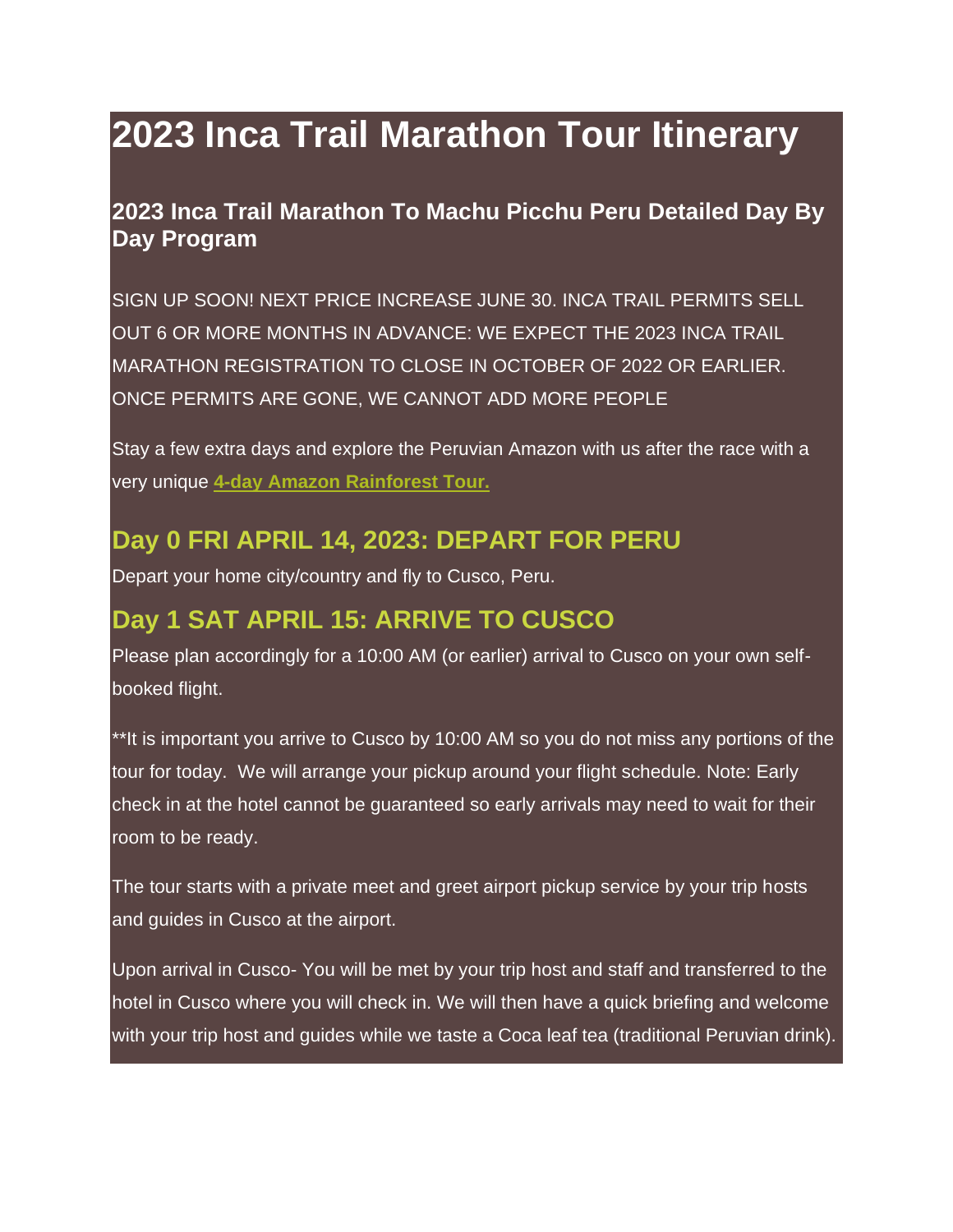There will be some time to relax and unpack. Later that afternoon, your hosts and local Cusco tour guides will meet you and take you on a sightseeing guided group tour of the historical center of Cusco, and also some fascinating Inca sites. This tour is specially programmed as an easy day, allowing you the opportunity to acclimate to the elevation of Cusco (approx. 11,200 feet above sea level).

Special early welcome dinner included after the sightseeing (this offers many types of traditional Peruvian cuisine). Here you will also have the opportunity to get to know your fellow travelers and athletes.

#### **What's Included?**

• **Meals** Welcome Dinner included.

• **Stay**

Overnight in Cusco at Hotel San [Agustin](http://www.hotelessanagustin.com.pe/hotels/cusco/el-dorado/) El Dorado (or similar).

\*It is important you arrive to Cusco by 10:00 AM so you do not miss any portions of the tour for today. We will arrange your pickup around your flight schedule.

Note: Early check in at the hotel cannot be guaranteed so early arrivals may need to wait for their room to be ready.

If you arrive to Cusco after 1000AM, you will still get an airport pickup, but you will very likely miss the first portion of the tour

# **Day 2 SUN APRIL 16: CUSCO- PISAC TOUR**

There will be an optional training run this morning led by your trip hosts. All paces welcome.

After breakfast at the hotel, we will depart around 09:00 a.m. for Pisac. This guided group tour will take you through the Urubamba Valley to the colorful Indian Market of Pisac, where natives from the region of Cusco come to trade their products. We will then proceed to the magnificent archaeological site above this town from where you will witness amazing views of this valley.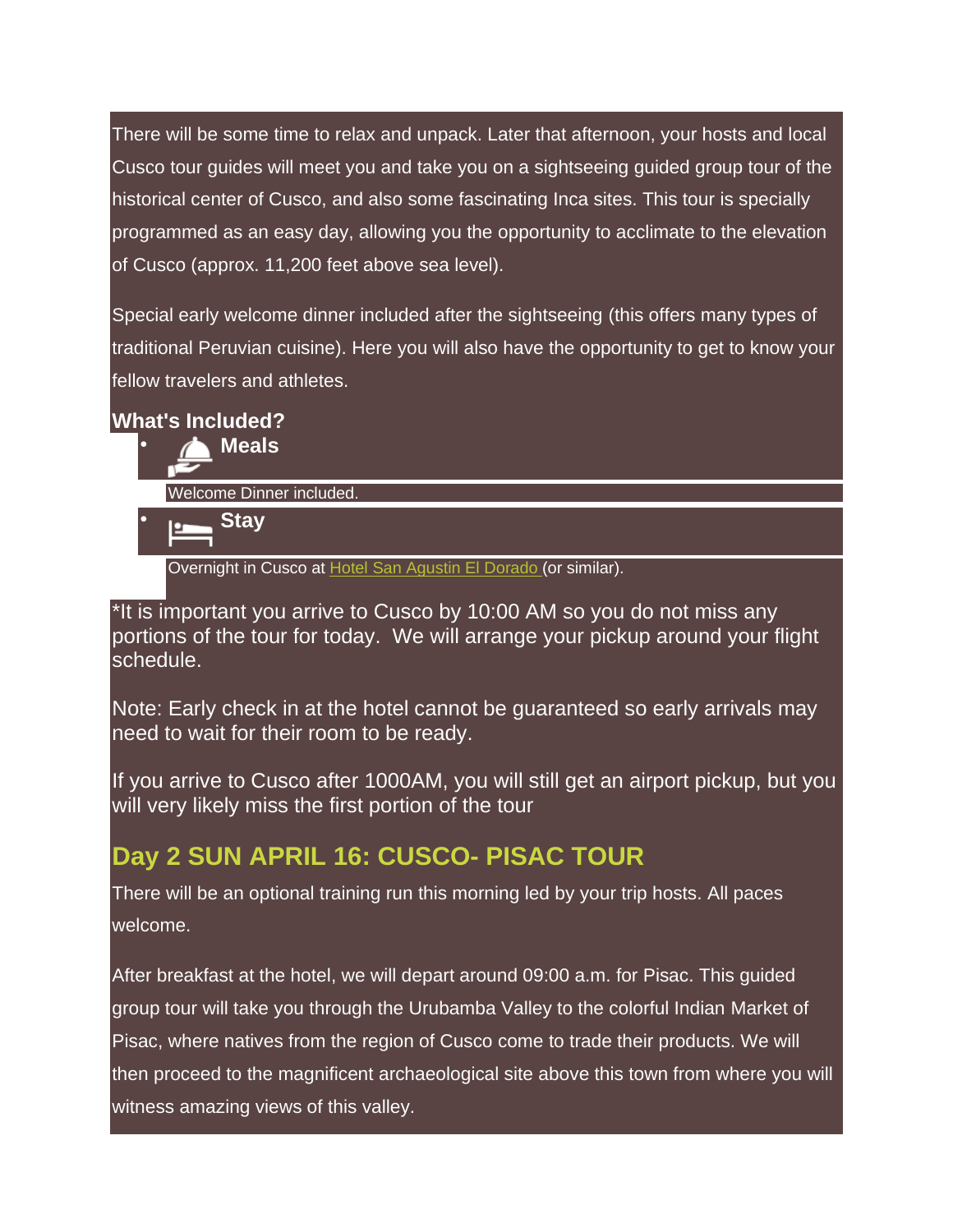Upon arrival in Pisac, we will have a guided tour of the ruins and then you may either walk for about 30-60 minutes down about 1200 vertical feet to the town of Pisac along an old Inca footpath or take the private transport from the ruins down to the town. In Pisac, you will have a couple of hours on your own to explore the famous Pisac market and to have lunch at one of the many local restaurants. Later in the afternoon, we will return to the hotel in Cusco, arriving around 5:30 p.m.

Lunch and Dinner on your own. Overnight in Cusco- Hotel San Agustin El Dorado (or similar 4 star hotel in historic center of Cusco)

#### **What's Included?**

- **Meals Breakfast**
- **Stay**

Hotel San Agustin El Dorado (or similar)

### **Day 3 MON APRIL 17: CUSCO- WHITE WATER RAFTING OR RAINBOW MNT**

There will be an optional morning running tour in Cusco to visit Sacsayhuaman (Temple of Lightning), located just above the city. All paces welcome.

After breakfast at the hotel, we will depart at 09:00 a.m. for a RIVER RAFTING EXCURSION AT CHUQUICAHUANA URUBAMBA RIVER: Always a favorite activity among our trip participants!

One of the most popular rafting sections during the season is the "Cusipata" section of the river on the Upper Urubamba. There are great class II and III rapids.

After a beautiful 1-½ hour drive, passing through small communities and impressive scenery, we will arrive to the "put in" at the shores of the Upper Urubamba River. Our professional rafting guides will give you a safety briefing and provide you with all the proper safety equipment for rafting. We will be floating for approximately 2- 2 ½ hours, running class II and III type rapids. Afterwards, we will arrive at the "take-out", where a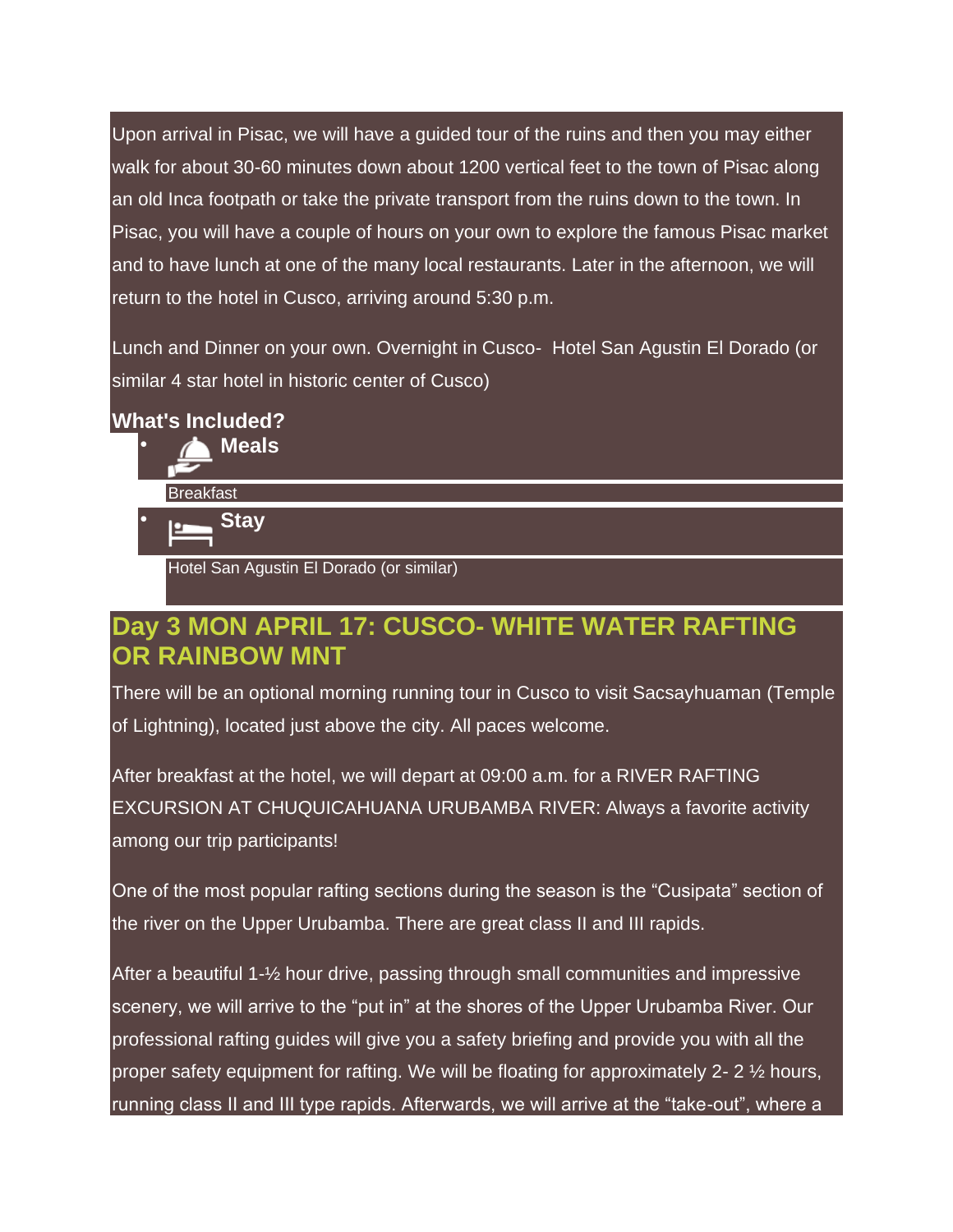hot, home cooked lunch will be provided. Showers and a hot sauna will also be available. We will arrive back to Cusco around 6:00 p.m. This is a full day group tour!

#### INCLUDES:

- Transportation from hotel in Cusco to the "put-in" at the river
- All rafting equipment, such as helmet, life jacket, paddle, self bailing raft
- Spray jacket, wet suit
- Professional English speaking rafting guides
- Delicious lunch
- Transportation back from the river to your hotel

Please note: If for one reason or another you do not want to participate in the rafting, that's no problem at all. You will have a free day in Cusco! You can even take a day trip to RAINBOW MNT

Overnight in Cusco- Hotel San Agustin El Dorado (or similar)

#### **Whats Included?**



Breakfast and Lunch



Overnight in Cusco- Hotel San Agustin El Dorado (or similar)

# **Day 4 TUE APRIL 18: CUSCO- RACE MEETING/AFTERNOON TOUR**

There will be another optional running tour in Cusco this morning followed by breakfast at the hotel. All paces welcome

9:00 AM MEETINGS: 1 FOR RUNNERS, 1 FOR SPECTATORS. These will be held for race packet distribution, to review the pre-race logistics for racers, and to give spectators finish line information and details.

1:30 PM 3 HOUR GUIDED GROUP TOUR: We will visit Inca ruins outside the city;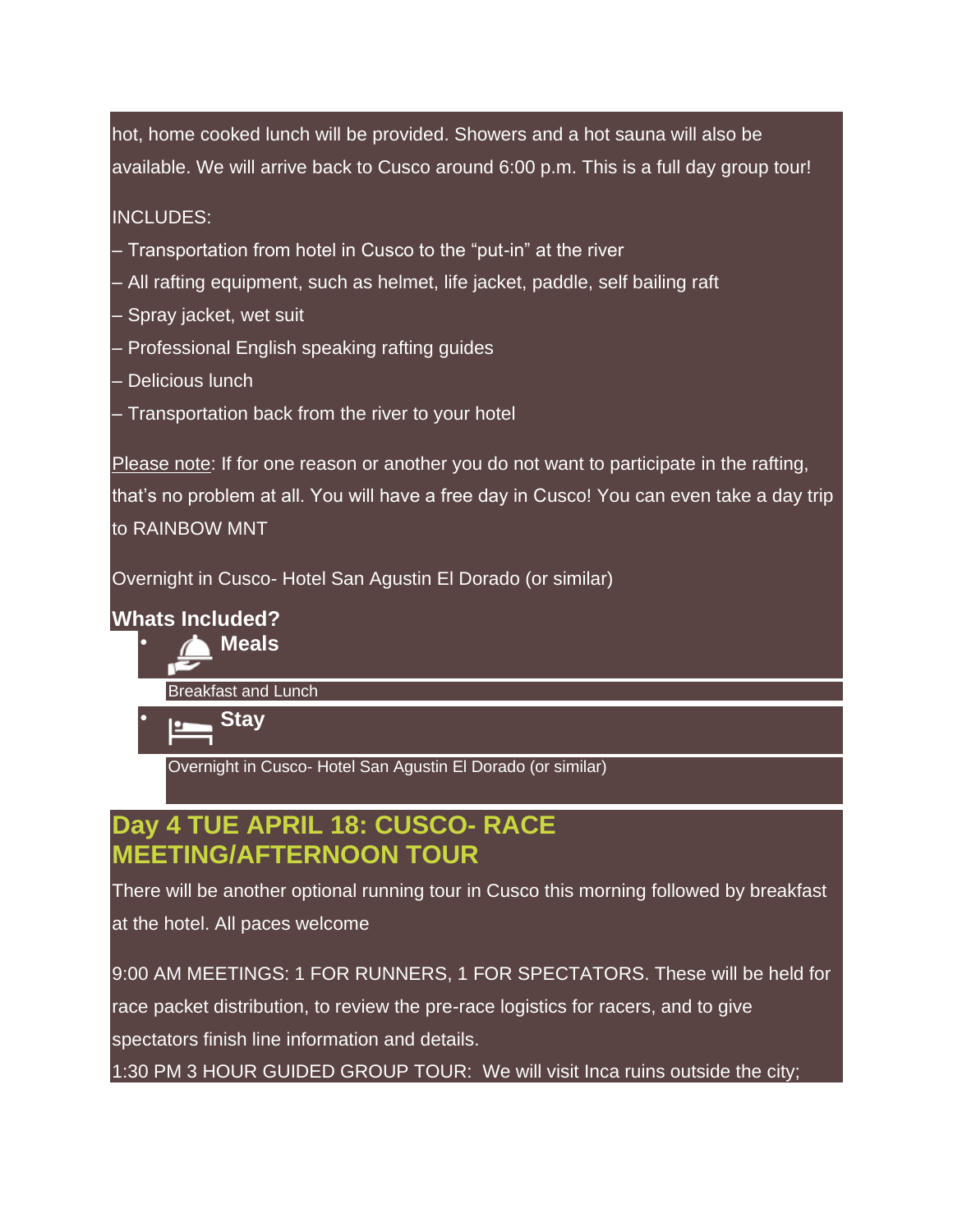Sacsayhuaman (Temple of the Lightning), Qenqo (ceremonial place) and Tambomachay (Temple of the Water).

The rest of the day is free and at your leisure to relax, shop, explore more of Cusco, prepare and pack for the race, etc.

Overnight in Cusco- Hotel San Agustin El Dorado (or similar)

#### **Whats Included?**

- **Meals** Breakfast
- **Stay**

Overnight in Cusco- Hotel San Agustin El Dorado (or similar)

# **Day 5 WED APRIL 19: CUSCO TO INCA TRAIL (RUNNERS) or AGUAS CALIENTES (SPECTATORS)**

After breakfast at the hotel, we will transfer to Ollantaytambo, located at one end of the famous Sacred Valley of the Incas. We will then proceed on a guided group tour of the ruins and the town, which is commonly referred to as a modern day living Inca city due to the fact that some citizens inhabit original Inca houses over 500 years old.

After the tour you will have ample time to explore on your own, take lunch, and relax in Ollantaytambo.

#### *After lunch/free time:*

Racers: Transfer to hike to Inca trail campsite. We will proceed from the town of Ollantaytambo with our private tourist bus to Km 82 (2,650 meters) where, after meeting the porters and collecting the gear, we will commence walking via the Urubamba Valley. When we pass through the Inca trail control checkpoint- you must have passports handy. From Km 82, proceed walking the Inca Trail in the shadow of snow-capped Mount Veronica (5,680 meters). We will continue the easy hike near the Cusichaca River, admiring the Inca ruins at Llactapata. Past here is where we will have our private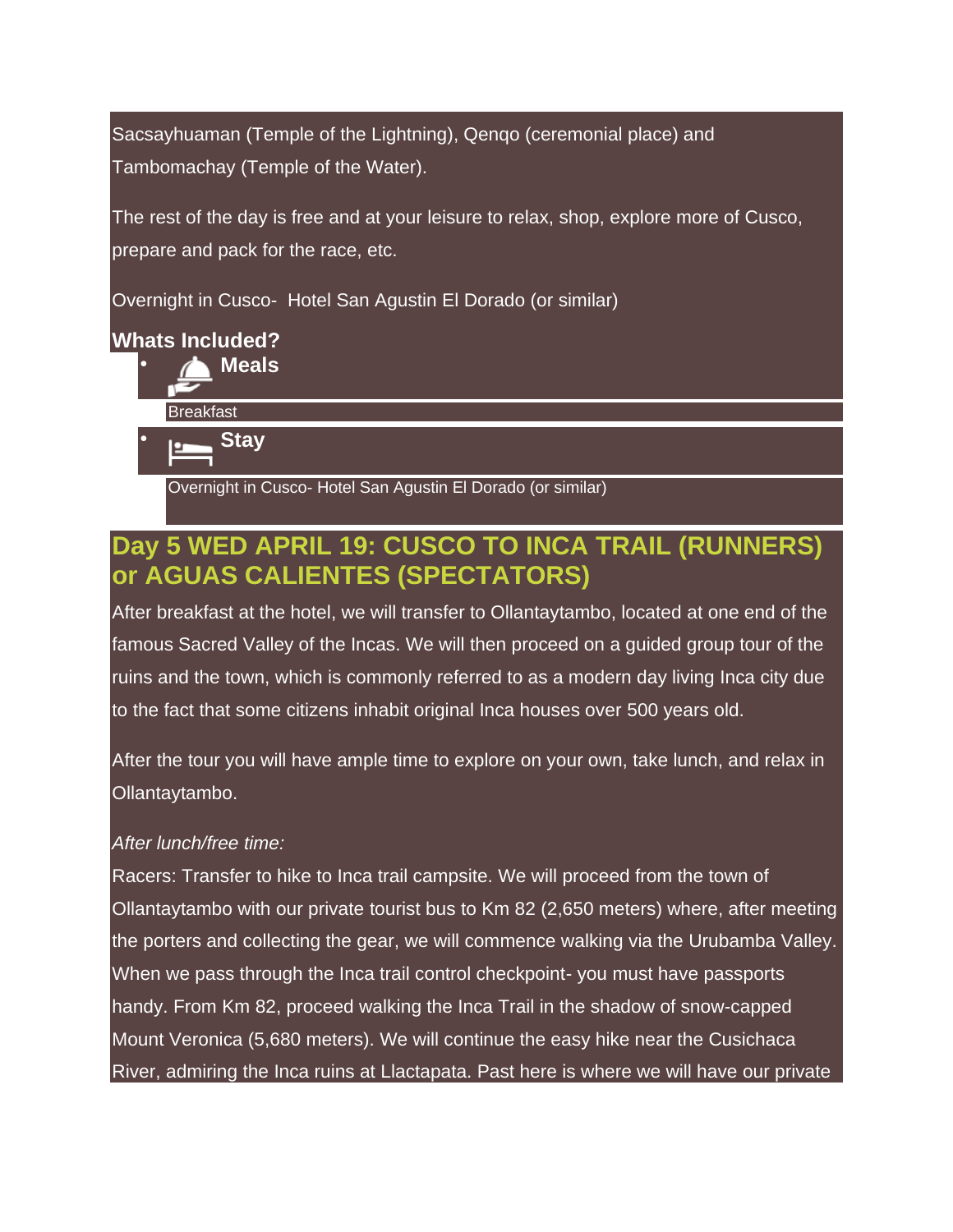campsite already set up by our staff, and a healthy dinner served to us on the eve of the race. Overnight on Inca trail at our private campsite

Spectators: Afternoon free in Ollantaytambo. We will take a late afternoon train to Aguas Calientes, where we will then transfer to the hotel with the rest of evening free at leisure. Overnight in Aguas Calientes. Hotel Casa Andina [Classic](http://www.casa-andina.com/casa-andina-classic-machu-picchu/?lang=en) Machu Picchu (or

#### similar) **Whats Included?**

• **Meals**

Breakfast and Dinner



Runners: Overnight on Inca Trail Camping

Spectators: Overnight in Aguas Calientes. Hotel Casa Andina [Classic](http://www.casa-andina.com/casa-andina-classic-machu-picchu/?lang=en) Machu Picchu (or similar)

# **Day 6 THUR APRIL 20: OFFICIAL 26.2 MILE INCA TRAIL MARATHON AND 18 MILE INCATHON!**

Racers: After a very early (pre-dawn) breakfast, all who are running our Inca Trail events will proceed to the start line located at the camp for the most spectacular South America Marathon. RACE! The finish will be at Machu Picchu where you can then reunite with your loved ones and friends. (For more detailed race information- Please see course overview and race details tabs)

Spectators: Breakfast will be provided at the hotel. Your trip host will coordinate this day with you on-site, and you will have the morning free (options include day hikes, shopping, thermal baths, coffee shops, etc), then you will proceed up to Machu Picchu to visit the ruins and see the racers running the Inca Trail right to the finish line.

### *\*Please note: For everyone, the last bus down to Aguas Calientes from Machu Picchu leaves at 5:30 PM. Machu Picchu closes at 5:30 p.m.*

Post race- Runners in both trail race events will have the opportunity to reunite with spectators, head down to Aguas Calientes whenever you are ready, change/refresh at the hotel, do some celebrating with the group, and relax in the evening.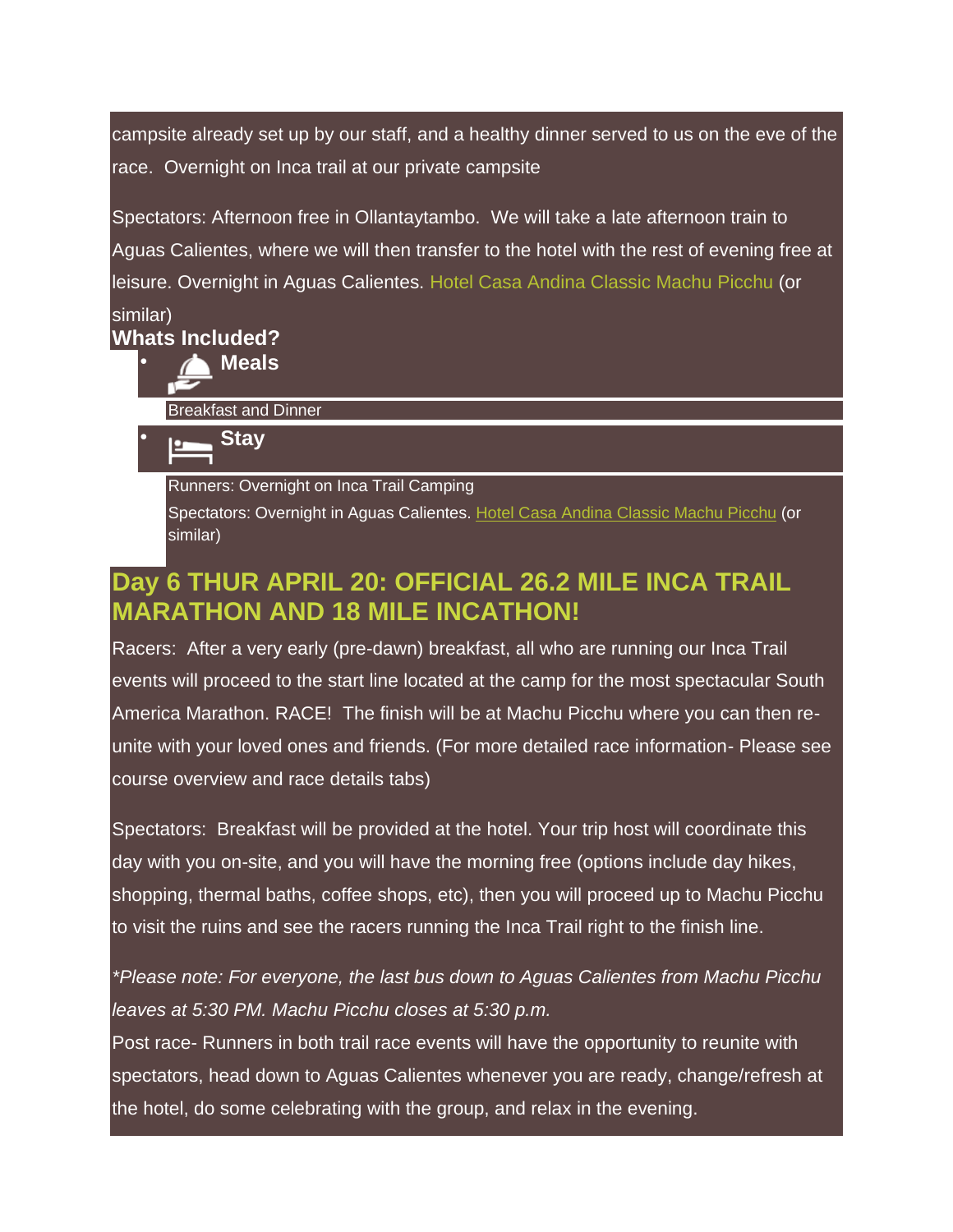Overnight in Aguas Calientes. Hotel Casa Andina Classic Machu Picchu (or similar)

# **Whats Included?**

• **Meals**

**Breakfast** 

• **Stay**

Overnight in Aguas Calientes. Hotel Casa Andina Classic Machu Picchu (or similar)

# **Day 7 FRI APRIL 21: MACHU PICCHU- AGUAS CALIENTES**

After an early breakfast at the hotel, we will take the morning bus up to Machu Picchu. Guided group tour. For those willing to get up extra early, you can arrive in time to witness the sunrise over this majestic place.

Any 2-day finishers will eat a hardy breakfast at camp and complete the race. You will arrive to Machu Picchu this morning and finish the last portion of the Classic Inca Trail and this classic pilgrimage to Machu Picchu. You will met by the rest of the group at the finish line at Machu Picchu celebrating your accomplishment!

For all trip participants, we will have a guided tour of the complex with our local guides (approx. 3 hours). Later, there will be several hours available to spend as you choose in this unique archaeological site, allowing ample opportunities to explore on your own. The rest of day will be free in Machu Picchu and Aguas Calientes. Bus back to Aguas Calientes town included.

In the evening, all race participants (26.2 marathon and Incathon) and spectators can proceed to a special included group dinner in Aguas Calientes to celebrate! Results and awards will be presented at dinner (exact time TBA).

Overnight in Aguas Calientes. Hotel Casa Andina Classic Machu Picchu (or similar)

**Whats Included?**



Breakfast and Celebration Dinner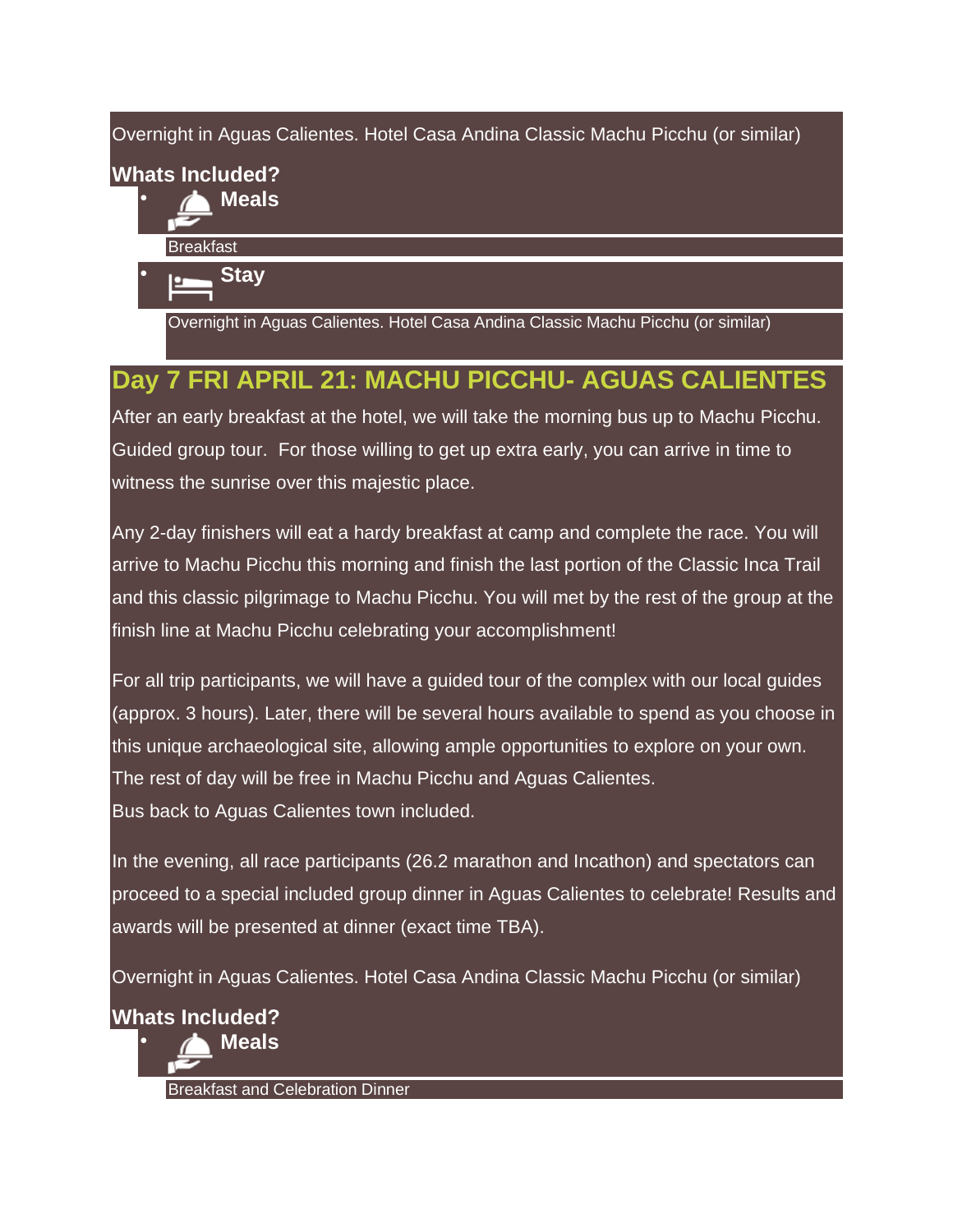

Overnight in Aguas Calientes. Hotel Casa Andina Classic Machu Picchu (or similar)

# **Day 8 SAT APRIL 22: AGUAS CALIENTES TO CUSCO**

After breakfast at the hotel, we will all depart via a morning train to Ollantaytambo. We will then take private transport to Cusco, stopping along the way at a scenic viewpoint for photos of the Urubamba mountain range. Afterwards, we will arrive to Cusco and check back into the hotel.

Lunch on your own. Rest of day/evening at leisure for shopping, sightseeing, and relaxing.

That evening, we will meet in the lobby at 7:15 p.m and take a short walk to a famous restaurant in Cusco for an included farewell group dinner and cultural show. This will be a great chance to sample more Peruvian cuisine, experience more music and culture from the Andes, and socialize with fellow travelers.

Overnight in Cusco- Hotel San Agustin El Dorado (or similar)

#### **Whats Included?**

• **Meals**

Breakfast and Dinner with Show

• **Stay**

Overnight in Cusco- Hotel San Agustin El Dorado (or similar)

# **Day 9 SUN APRIL 23, 2023: DEPARTURE**

Breakfast at hotel. Private Transfer to Cusco airport (will be arranged based on your departing flight schedule)

"End of tour"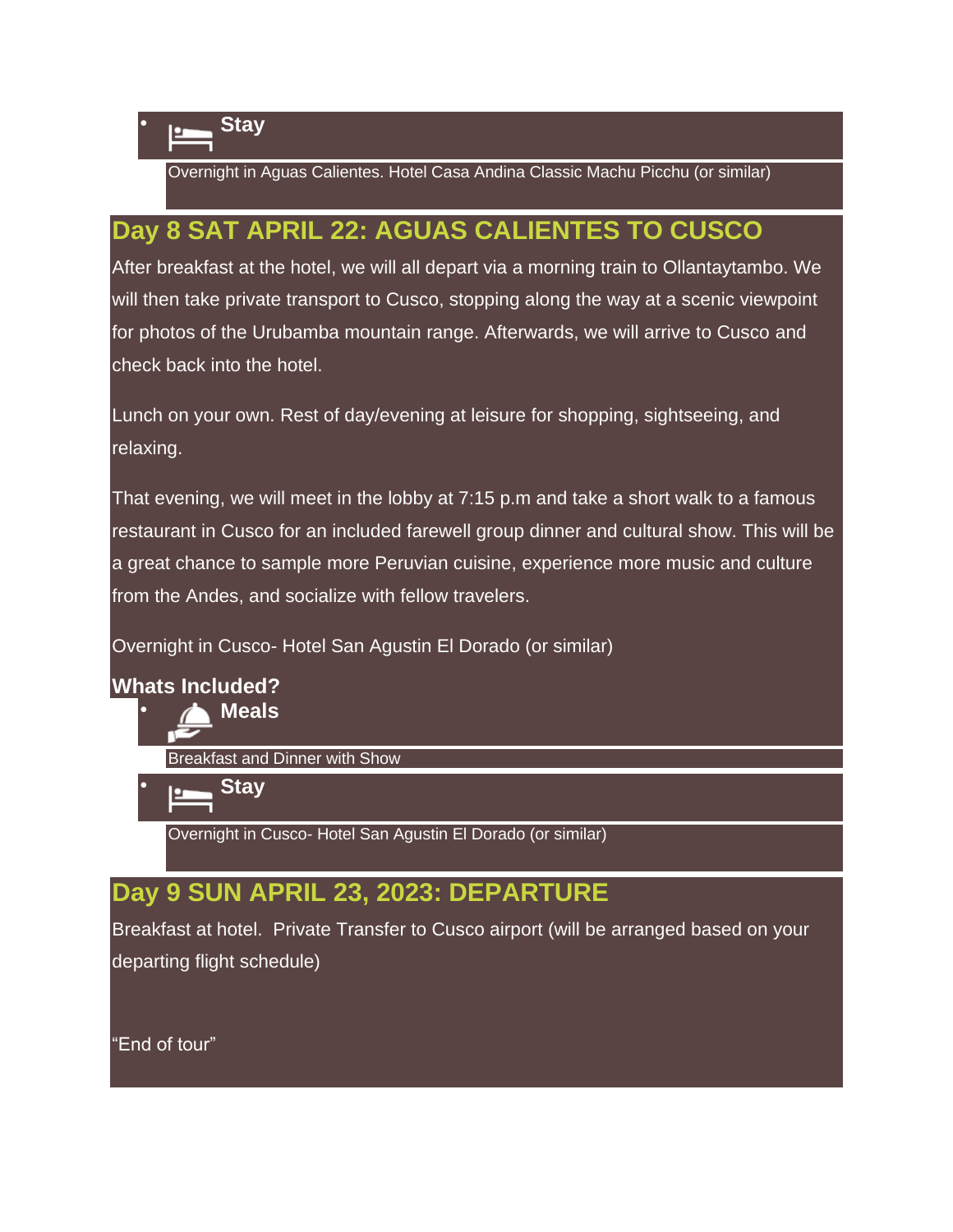Questions: email [erik@eriksadventures.com](mailto:erik@eriksadventures.com) or call us at (312) 925 0287

# **Whats Included?**



Please note- All times for tours, transfers, daily arrival/departure times, etc. are approximate and subject to modification at the guide and/or host's recommendations. Erik's Adventures reserves the right to alter or cancel the 2023 Inca Trail marathon itinerary if necessary due to safety concerns, circumstances outside its control (i.e. worker strikes, weather, government, etc.). During the portion of the trip on the Inca trail (including the race), which is controlled by the Peruvian government, we reserve the right to make changes if needed for passenger safety, changing or new government regulations, and other concerns. Hotels mentioned are subject to availability. We may use hotels similar to the ones mentioned in the itinerary.

# **What's Included**

-Airport transfers: on arrival and departure to Cusco

-05 nights 4-star hotel in Cusco, 2 nights superior hotel in Aguas Calientes, 1 night camping

-Hotels include: All Taxes, Buffet breakfast (with beverages: coffee, tea, and fresh juices). Extra Luggage storage in Cusco hotel

-Camping equipment is provided: two-person tent, tent for toilet, tent for kitchen, dining tents, cooking gear, pre-race meals (dinner and breakfast), First Aid Kits, 2 way long range radios, Satellite phone (for emergency only)

-Professional English-speaking local tour guides while on all the tours

-City tours in Cusco and nearby sites with private transport on all tours

-Tours: Sacred Valley Tour – Pisac, Adventure sport activity (white water rafting tour)